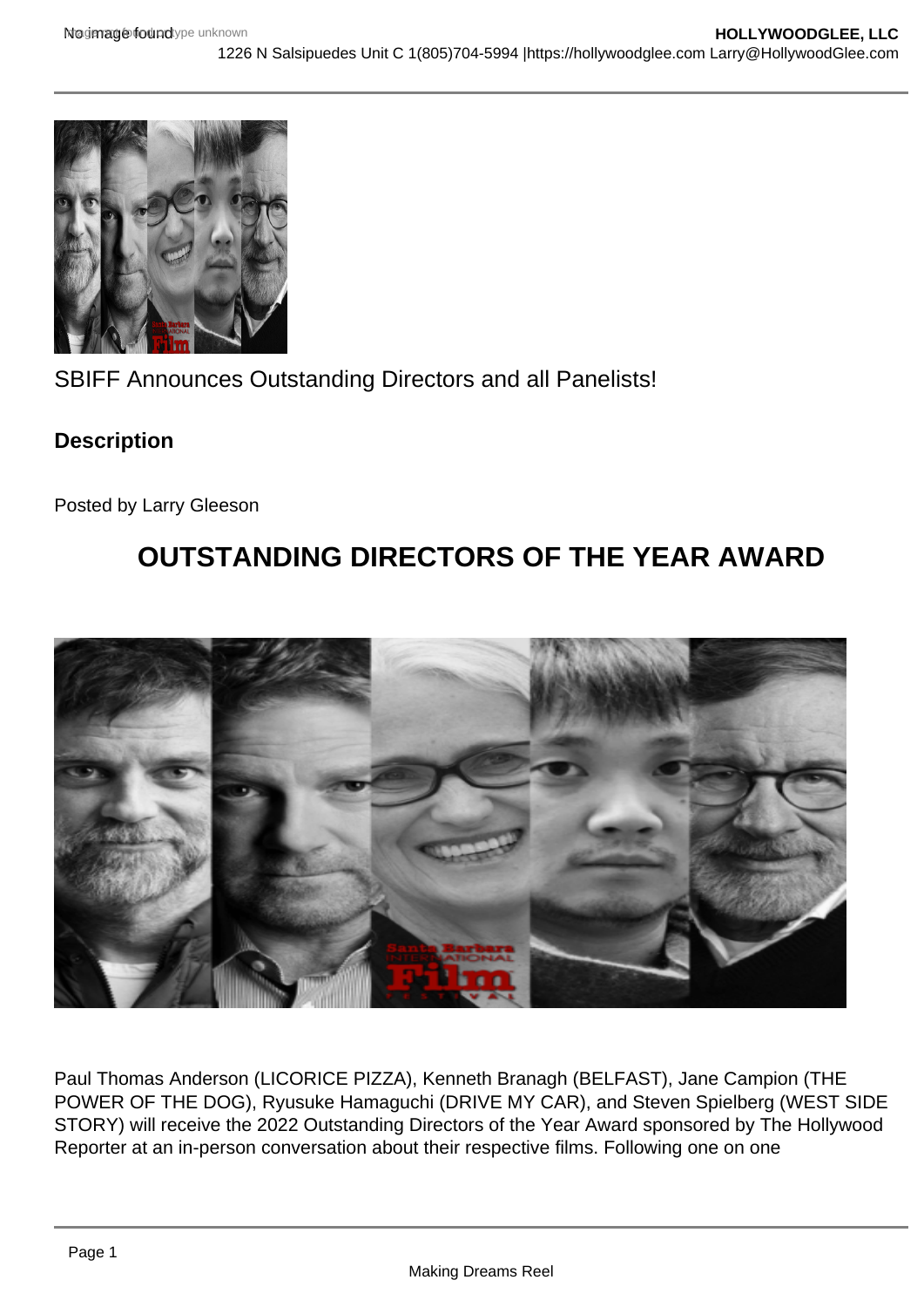conversations, all the honorees will join in a panel discussion. The event will take place on Thursday, March 3rd at the historic Arlington Theatre, and will be moderated by Scott Feinberg.

SBIFF's Executive Director Roger Durling (Cr, Clint Weisman Studio)

"The heart and soul of the Santa Barbara International Film Festival has always been the camaraderie and conversation emanating from its panels. After two years of virtual dialogues, it will definitely be thrilling and exhilarating to be in a room listening live to all of this incredible talent," remarked SBIFF's Executive Director Roger Durling.

The Writers Panel will be in-person Saturday, March 5 @ 11:00 am, moderated by Anne Thompson. Panelists include:

> Kenneth Branagh (BELFAST) Siân Heder (CODA) Adam McKay (DON'T LOOK UP) Denis Villeneuve (DUNE) Zach Baylin (KING RICHARD) Maggie Gyllenhaal (THE LOST DAUGHTER) Jane Campion (THE POWER OF THE DOG) Eskil Vogt (THE WORST PERSON IN THE WORLD)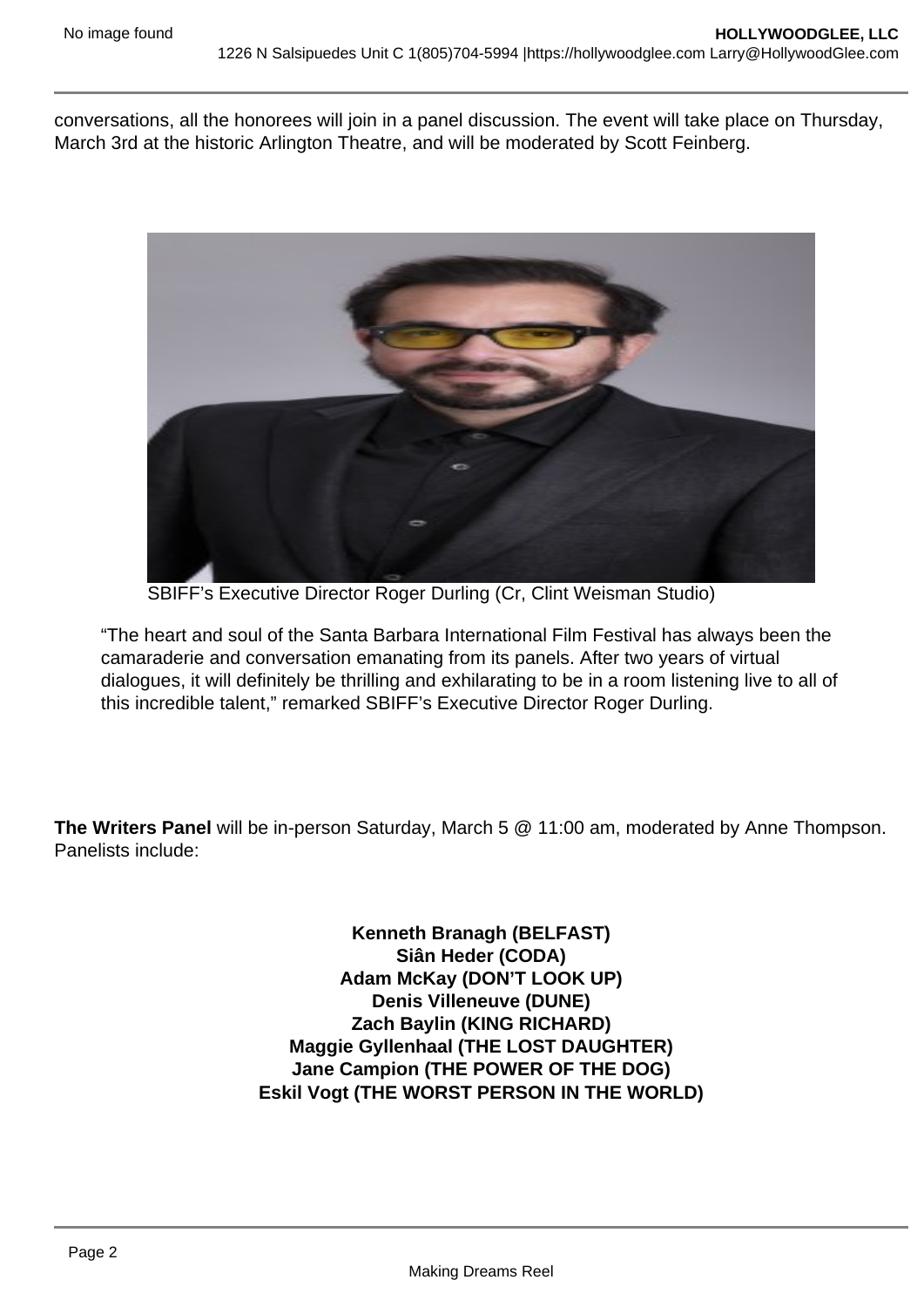**The Producers Panel** will be in-person Saturday, March 5 @ 2:00 pm, moderated by Glenn Whipp. Panelists include all ten Best Picture Oscar-nominees:

> **Lauar Berwick (BELFAST) Patrick Wachsberger (CODA) Kevin Messick (DON'T LOOK UP) Teruhisa Yamamoto (DRIVE MY CAR) Mary Parent (DUNE) Tim White (KING RICHARD) Sara Murphy (LICORICE PIZZA) J. Miles Dale (NIGHTMARE ALLEY) Tanya Seghatchian (THE POWER OF THE DOG) Rita Moreno (WEST SIDE STORY)**

**The inaugural Animation Panel** will be an in-person Sunday, March 6 @ 11:00 am, moderated by Roger Durling and admission is FREE. Panelists include:

## **Charise Castro Smith – Co-Writer/Co-Director (ENCANTO) Charlotte De Le Gournerie – Producer (FLEE) Enrico Casarosa – Co-Writer/Director (LUCA) Mike Rianda – Co-Writer/Co-Director (THE MITCHELLS VS. THE MACHINES) Don Hall – Co-Director (RAYA AND THE LAST DRAGON)**

**The Women's Panel** will be in-person Saturday, March 12 @ 11:00 am, moderated by Madelyn Hammond. Panelists include:

**Jessica Kingdom – Director (ASCENSION) Lynn Harris – Producer (KING RICHARD) Diane Warren – Composer Oscar-Nominated Original Song "Somehow You Do" Amber Richards – production design (THE POWER OF THE DOG) Elizabeth Mirzaei – Director – Oscar-Nominated Short (THREE SONGS FOR BENAZIR)**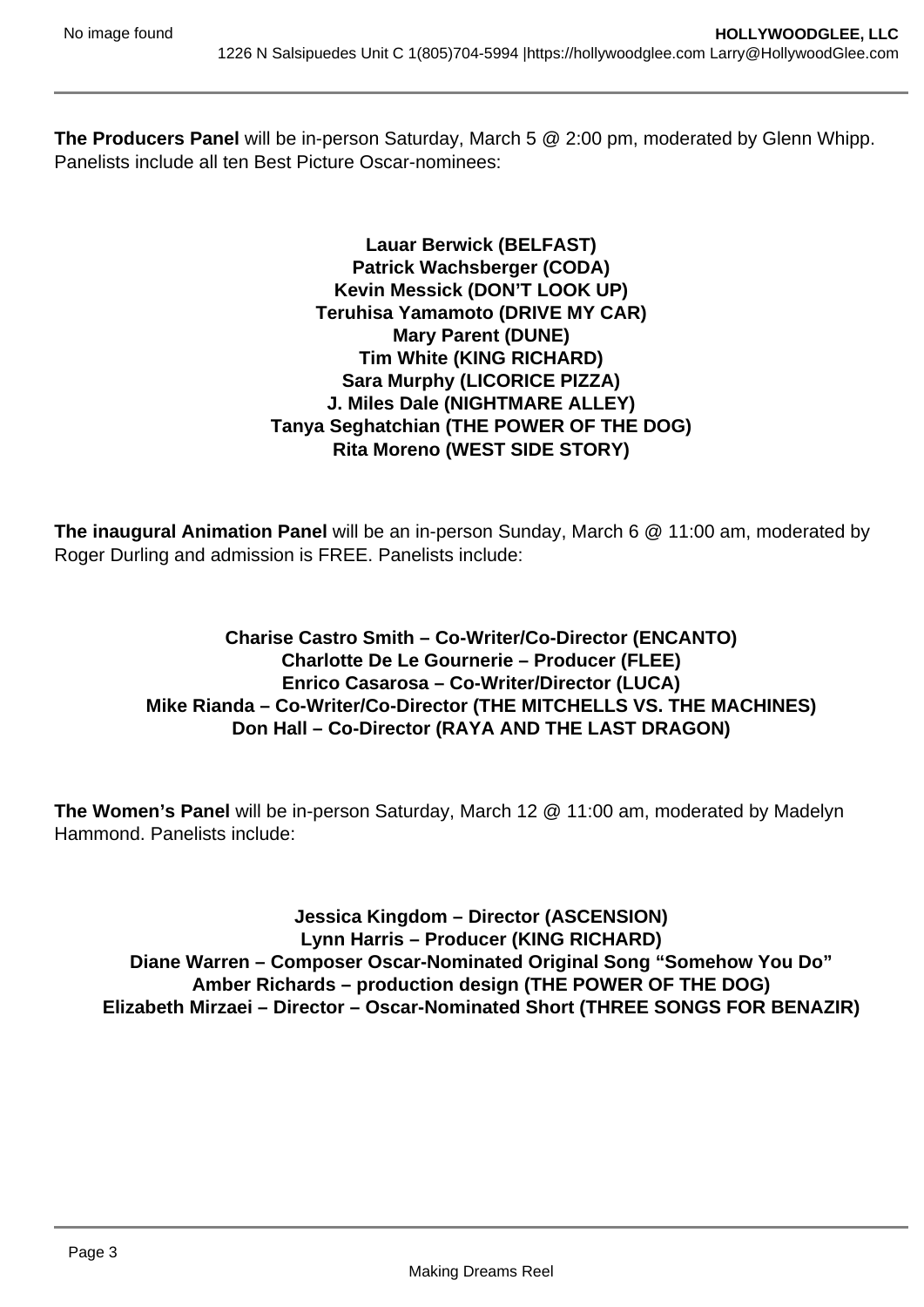The 37th Santa Barbara International Film Festival, presented by UGG®, will take place in IN-PERSON from March 2 through March 12, 2022. 200+ films, filmmaker Q&As, industry panels, and celebrity tributes, will be held throughout Santa Barbara, including at the historic Arlington Theatre. This year's lineup is available on SBIFF's mobile app. For additional information or to buy passes, visit [sbiff.org.](http://sbiff.org)

## About the Santa Barbara International Film Festival

The Santa Barbara International Film Festival (SBIFF) is a 501(c)(3) non-profit arts and educational organization dedicated to discovering and showcasing the best in independent and international cinema. Over the past 36 years, SBIFF has become one of the leading film festivals in the United States – attracting 100,000+ attendees and offering 11 days of 200+ films including 100+ premieres representing over 60 countries, tributes, and panel discussions, fulfilling their mission to engage, enrich, and inspire the Santa Barbara community through film.

In 2016, SBIFF entered a new era with the acquisition of the historic and beloved Riviera Theatre. After a capital campaign and renovation, the theatre is now SBIFF's new state-of-the-art, year-round home, showing new international and independent films every day. In 2019, SBIFF opened its own Education Center in downtown Santa Barbara on State Street to serve as a home for its many educational programs and a place for creativity and learning.